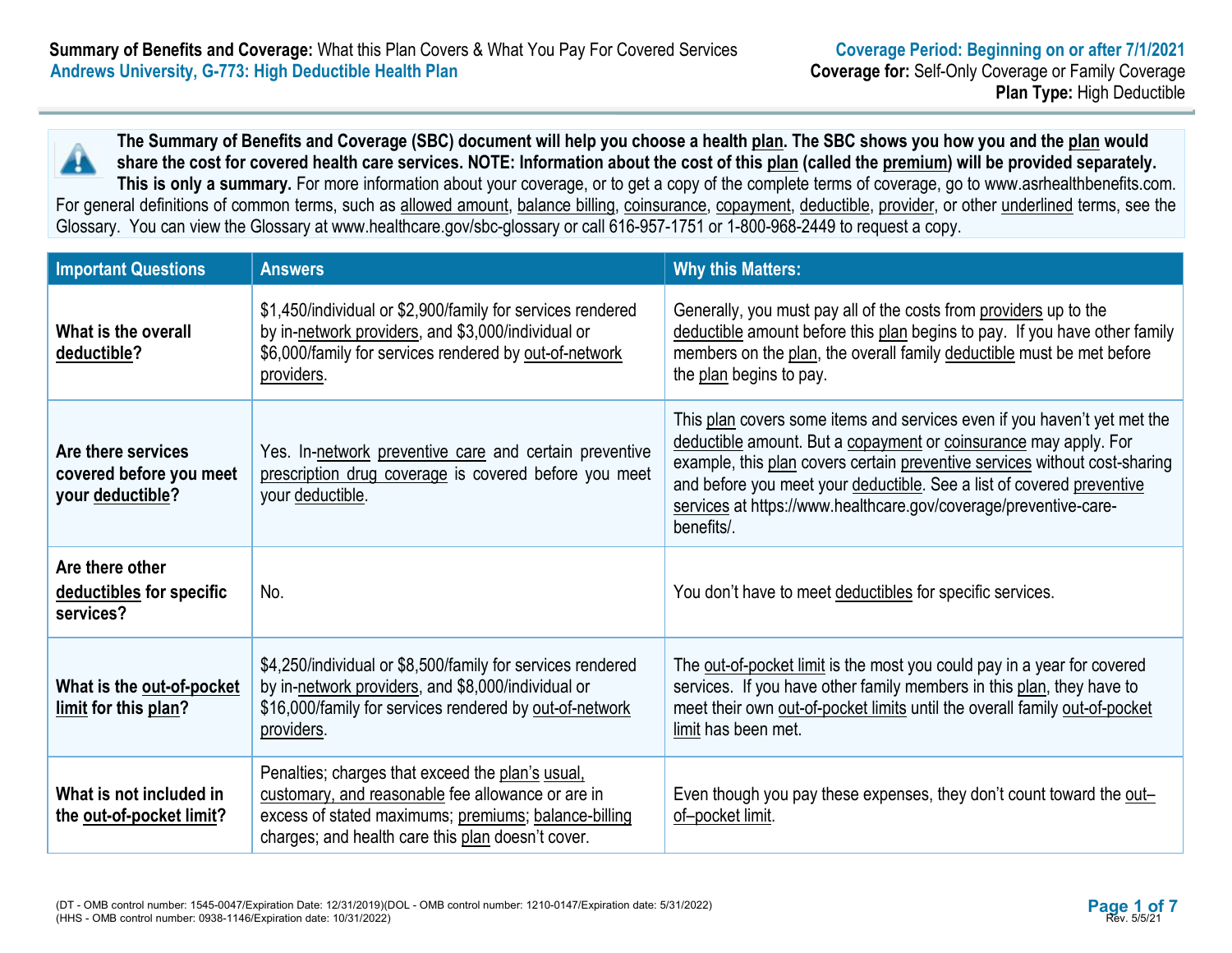| <b>Important Questions</b>                          | <b>Answers</b>                                                                                                 | <b>Why this Matters:</b>                                                                                                                                                                                                                                                                                                                                                                                                                                                               |
|-----------------------------------------------------|----------------------------------------------------------------------------------------------------------------|----------------------------------------------------------------------------------------------------------------------------------------------------------------------------------------------------------------------------------------------------------------------------------------------------------------------------------------------------------------------------------------------------------------------------------------------------------------------------------------|
| Will you pay less if you<br>use a network provider? | Yes. See www.asrhealthbenefits.com or call 616-957-<br>1751 or 1-800-968-2449 for a list of network providers. | This plan uses a provider network. You will pay less if you use a provider<br>in the plan's network. You will pay the most if you use an out-of-network<br>provider, and you might receive a bill from a provider for the difference<br>between the provider's charge and what your plan pays (balance billing).<br>Be aware, your network provider might use an out-of-network provider for<br>some services (such as lab work). Check with your provider before you<br>get services. |
| Do you need a referral to<br>see a specialist?      | No.                                                                                                            | You can see the specialist you choose without a referral.                                                                                                                                                                                                                                                                                                                                                                                                                              |

All copayment and coinsurance costs shown in this chart are after your deductible has been met, if a deductible applies.  $\blacktriangle$ 

| <b>Common</b>                                                | <b>Services You May Need</b>                        | <b>What You Will Pay</b>                                                                                              |                                                                                                                 | <b>Limitations, Exceptions, &amp; Other</b>                                                                                                                                                                                                                                        |
|--------------------------------------------------------------|-----------------------------------------------------|-----------------------------------------------------------------------------------------------------------------------|-----------------------------------------------------------------------------------------------------------------|------------------------------------------------------------------------------------------------------------------------------------------------------------------------------------------------------------------------------------------------------------------------------------|
| <b>Medical Event</b>                                         |                                                     | <b>In-Network Provider</b><br>(You will pay the least)                                                                | <b>Out-of-Network Provider</b><br>(You will pay the most)                                                       | <b>Important Information</b>                                                                                                                                                                                                                                                       |
|                                                              | Primary care visit to treat an injury or<br>illness | 20% coinsurance                                                                                                       | 40% coinsurance                                                                                                 | None                                                                                                                                                                                                                                                                               |
| If you visit a health<br>care provider's<br>office or clinic | <b>Specialist visit</b>                             | 50% coinsurance for<br>massage therapy, 40%<br>coinsurance for infertility<br>treatment; otherwise 20%<br>coinsurance | 50% coinsurance for<br>massage therapy;<br>otherwise 40% coinsurance<br>Infertility treatment is not<br>covered | Certification (sometimes called<br>preauthorization) is required for<br>infusion or injection of select<br>products. \$250 penalty applies if<br>not certified. No coverage for the<br>infusion or injection of select<br>products if provider/site of service<br>is not approved. |
|                                                              | Preventive care/screening/immunization              | No charge                                                                                                             | Not covered                                                                                                     | You may have to pay for services<br>that aren't preventive. Ask your<br>provider if the services needed are<br>preventive. Then check what your<br>plan will pay for.                                                                                                              |
| If you have a test                                           | Diagnostic test (x-ray, blood work)                 | 20% coinsurance                                                                                                       | 40% coinsurance; hearing<br>testing is not covered                                                              | None                                                                                                                                                                                                                                                                               |
|                                                              | Imaging (CT/PET scans, MRIs)                        | 20% coinsurance                                                                                                       | 40% coinsurance                                                                                                 |                                                                                                                                                                                                                                                                                    |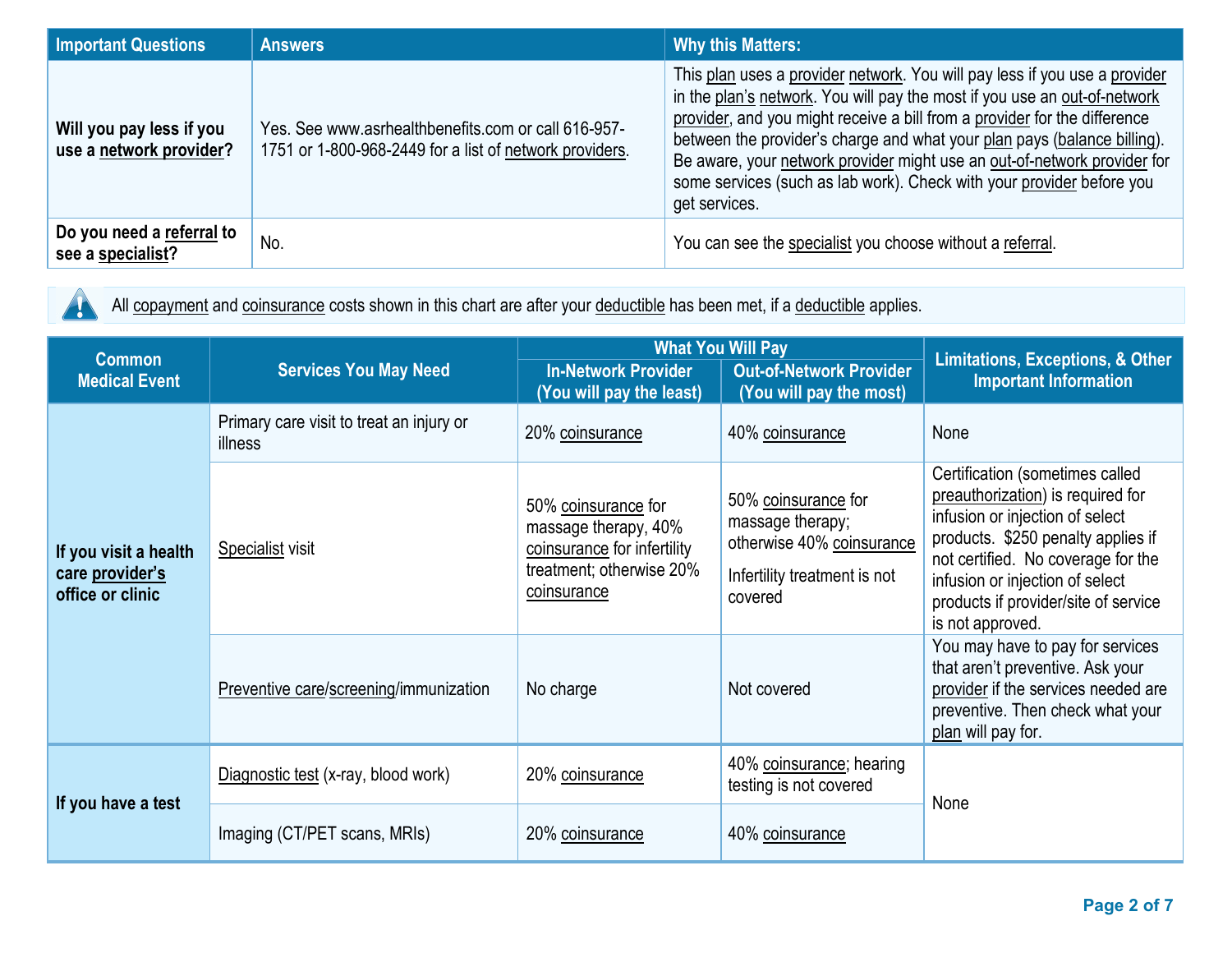|                                                                                                                                                              |                                                | <b>What You Will Pay</b>                                                                                                                                                                                                                                                                                                                                                                                                                                                                                                          |                                |                                                                                                                                                                                                                                                                                                                                                                                                                                                        |
|--------------------------------------------------------------------------------------------------------------------------------------------------------------|------------------------------------------------|-----------------------------------------------------------------------------------------------------------------------------------------------------------------------------------------------------------------------------------------------------------------------------------------------------------------------------------------------------------------------------------------------------------------------------------------------------------------------------------------------------------------------------------|--------------------------------|--------------------------------------------------------------------------------------------------------------------------------------------------------------------------------------------------------------------------------------------------------------------------------------------------------------------------------------------------------------------------------------------------------------------------------------------------------|
| <b>Common</b><br><b>Medical Event</b>                                                                                                                        | <b>Services You May Need</b>                   | <b>In-Network Provider</b>                                                                                                                                                                                                                                                                                                                                                                                                                                                                                                        | <b>Out-of-Network Provider</b> | <b>Limitations, Exceptions, &amp; Other</b><br><b>Important Information</b>                                                                                                                                                                                                                                                                                                                                                                            |
|                                                                                                                                                              |                                                | (You will pay the least)                                                                                                                                                                                                                                                                                                                                                                                                                                                                                                          | (You will pay the most)        |                                                                                                                                                                                                                                                                                                                                                                                                                                                        |
|                                                                                                                                                              |                                                |                                                                                                                                                                                                                                                                                                                                                                                                                                                                                                                                   |                                | Covers up to a 30-day supply (retail<br>and specialty pharmacy) or up to a<br>90-day supply (mail order).                                                                                                                                                                                                                                                                                                                                              |
|                                                                                                                                                              |                                                |                                                                                                                                                                                                                                                                                                                                                                                                                                                                                                                                   |                                | Coverage for medications filled at<br>the retail/pharmacy level will be<br>limited to purchases made at eligible<br>retail network pharmacies.                                                                                                                                                                                                                                                                                                         |
| If you need drugs<br>to treat your illness<br>or condition<br>More information<br>about prescription<br>drug coverage is<br>available at:<br>www.navitus.com | Formulary (preferred) prescription drugs       | If (a) priced under \$400 or (b) a prescription drug<br>assistance program is unavailable: 20% of the purchase<br>price copay/prescription (retail or mail order); deductible<br>does not apply to certain preventive drugs<br>If priced \$400 or over and a prescription drug assistance<br>program is available: Up to 50% of purchase price<br>copay/prescription (retail or mail order); the cost-sharing<br>amount depends on prescription drug assistance<br>program utilization deemed eligible by Health Plan<br>Advocate |                                | A prescription drug assistance<br>program may significantly reduce<br>out-of-pocket costs. Contact Health<br>Plan Advocate at (866) 680-4859<br>ext. 206 for assistance in<br>determining if a prescription drug<br>assistance program is available.<br>Special rules may apply in order for<br>specialty drugs to be covered. If<br>requirements aren't met, your cost-<br>sharing may be the full cost of the<br>drug until the plan's out-of-pocket |
|                                                                                                                                                              |                                                |                                                                                                                                                                                                                                                                                                                                                                                                                                                                                                                                   |                                | limit is met. Specialty drugs are<br>limited to a 30-day dispensing<br>supply and must generally be<br>purchased through the designated<br>specialty pharmacy.                                                                                                                                                                                                                                                                                         |
| If you have                                                                                                                                                  | Facility fee (e.g., ambulatory surgery center) | 20% coinsurance                                                                                                                                                                                                                                                                                                                                                                                                                                                                                                                   | 40% coinsurance                | None                                                                                                                                                                                                                                                                                                                                                                                                                                                   |
| outpatient surgery                                                                                                                                           | Physician/surgeon fees                         | 20% coinsurance                                                                                                                                                                                                                                                                                                                                                                                                                                                                                                                   | 40% coinsurance                |                                                                                                                                                                                                                                                                                                                                                                                                                                                        |
|                                                                                                                                                              | Emergency room care                            | 20% coinsurance                                                                                                                                                                                                                                                                                                                                                                                                                                                                                                                   | 20% coinsurance                | None                                                                                                                                                                                                                                                                                                                                                                                                                                                   |
| If you need<br>immediate medical<br>attention                                                                                                                | Emergency medical transportation               | 20% coinsurance                                                                                                                                                                                                                                                                                                                                                                                                                                                                                                                   | 20% coinsurance                | Air ambulance transport is covered<br>only when the patient is taken to<br>the nearest facility that can treat<br>him or her and no other method of<br>emergency medical transportation<br>is appropriate.                                                                                                                                                                                                                                             |
|                                                                                                                                                              | Urgent care                                    | 20% coinsurance                                                                                                                                                                                                                                                                                                                                                                                                                                                                                                                   | 40% coinsurance                | None                                                                                                                                                                                                                                                                                                                                                                                                                                                   |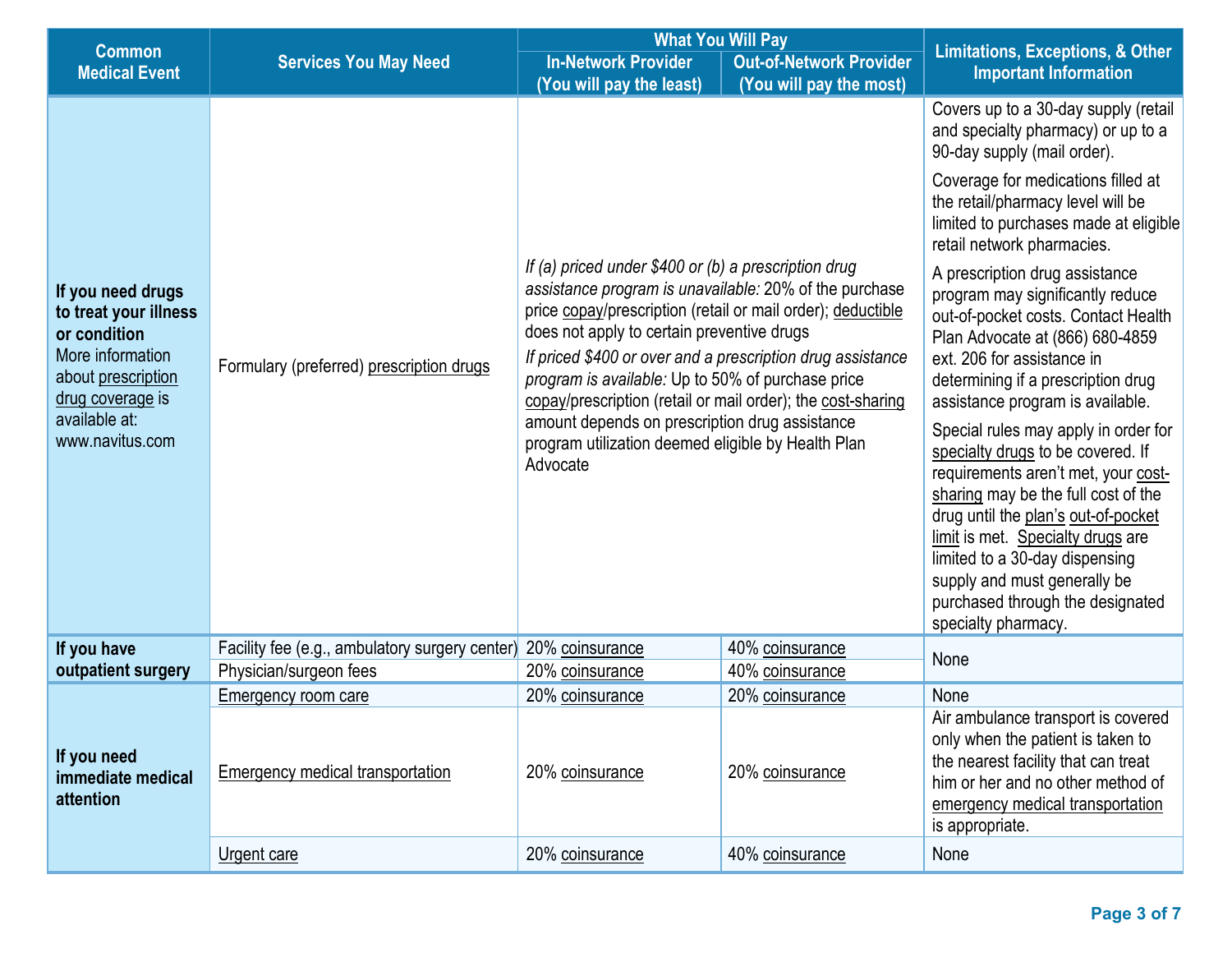| <b>Common</b>                                                           |                                           | <b>What You Will Pay</b>                                          |                                                                   |                                                                                                                                                                                                                                                                                    |
|-------------------------------------------------------------------------|-------------------------------------------|-------------------------------------------------------------------|-------------------------------------------------------------------|------------------------------------------------------------------------------------------------------------------------------------------------------------------------------------------------------------------------------------------------------------------------------------|
| <b>Medical Event</b>                                                    | <b>Services You May Need</b>              | <b>In-Network Provider</b>                                        | <b>Out-of-Network Provider</b>                                    | <b>Limitations, Exceptions, &amp; Other</b><br><b>Important Information</b>                                                                                                                                                                                                        |
|                                                                         |                                           | (You will pay the least)                                          | (You will pay the most)                                           |                                                                                                                                                                                                                                                                                    |
| If you have a<br>hospital stay                                          | Facility fee (e.g., hospital room)        | 20% coinsurance                                                   | 40% coinsurance                                                   | Certification (sometimes called<br>preauthorization) is required. \$250<br>penalty applies if not certified.                                                                                                                                                                       |
|                                                                         | Physician/surgeon fees                    | 20% coinsurance                                                   | 40% coinsurance                                                   | None                                                                                                                                                                                                                                                                               |
| If you need mental                                                      | Outpatient services                       | 20% coinsurance                                                   | 40% coinsurance                                                   | None                                                                                                                                                                                                                                                                               |
| health, behavioral<br>health, or substance<br>abuse services            | Inpatient services                        | 20% coinsurance                                                   | 40% coinsurance                                                   | Certification (sometimes called<br>preauthorization) is required. \$250<br>penalty applies if not certified.                                                                                                                                                                       |
|                                                                         | Office visits                             | 20% coinsurance                                                   | 40% coinsurance                                                   | Cost sharing does not apply for<br>preventive services. Depending on<br>the type of services coinsurance or                                                                                                                                                                        |
| If you are pregnant                                                     | Childbirth/delivery professional services | 20% coinsurance                                                   | 40% coinsurance                                                   | a deductible may apply. Maternity<br>care may include tests and services<br>described elsewhere in the SBC (i.e.<br>ultrasound). Dependent child<br>maternity care is excluded, except<br>as may be required by Health Care<br>Reform.                                             |
|                                                                         | Childbirth/delivery facility services     | 20% coinsurance                                                   | 40% coinsurance                                                   |                                                                                                                                                                                                                                                                                    |
|                                                                         | Home health care                          | 20% coinsurance                                                   | 40% coinsurance                                                   | Certification (sometimes called<br>preauthorization) is required. \$250<br>penalty applies if not certified.                                                                                                                                                                       |
|                                                                         | Rehabilitation services                   | 20% coinsurance                                                   | 40% coinsurance                                                   |                                                                                                                                                                                                                                                                                    |
| If you need help<br>recovering or have<br>other special health<br>needs | <b>Habilitation services</b>              | Not covered                                                       | Not covered                                                       | Habilitation services are excluded.                                                                                                                                                                                                                                                |
|                                                                         | Skilled nursing care                      | 20% coinsurance                                                   | 40% coinsurance                                                   | Certification (sometimes called<br>preauthorization) is required for<br>infusion or injection of select<br>products. \$250 penalty applies if<br>not certified. No coverage for the<br>infusion or injection of select<br>products if provider/site of service<br>is not approved. |
|                                                                         | Durable medical equipment                 | 25% coinsurance for<br>hearing aids; otherwise<br>20% coinsurance | 25% coinsurance for<br>hearing aids; otherwise<br>40% coinsurance | Certification (sometimes called<br>preauthorization) is required if the<br>item costs \$2,500 or more. \$250<br>penalty applies if not certified.                                                                                                                                  |
|                                                                         | Hospice services                          | 20% coinsurance                                                   | 40% coinsurance                                                   | None                                                                                                                                                                                                                                                                               |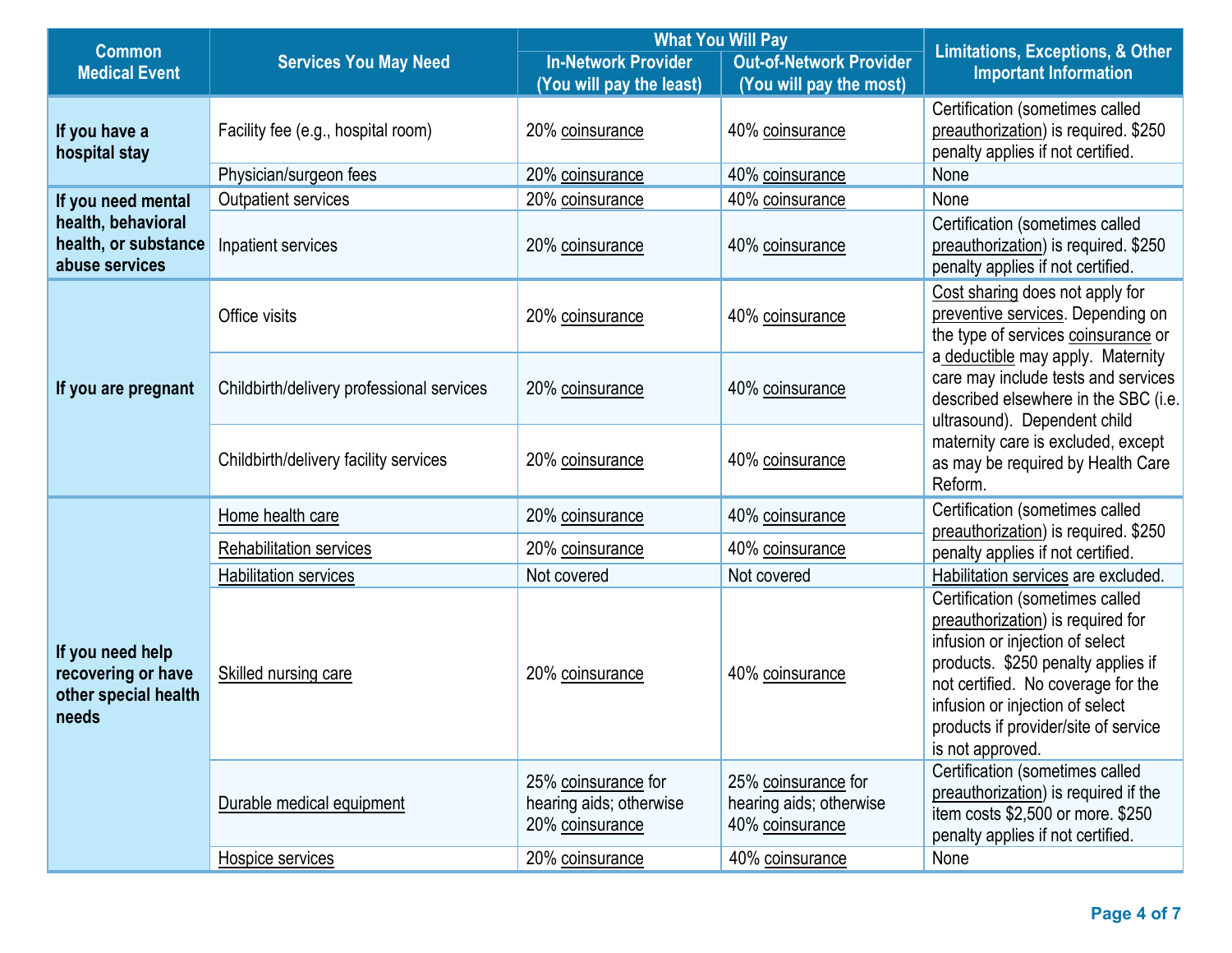|                                           | <b>Services You May Need</b> | <b>What You Will Pay</b>                               |                                                       | <b>Limitations, Exceptions, &amp; Other</b>                                                                 |
|-------------------------------------------|------------------------------|--------------------------------------------------------|-------------------------------------------------------|-------------------------------------------------------------------------------------------------------------|
| <b>Common</b><br><b>Medical Event</b>     |                              | <b>In-Network Provider</b><br>(You will pay the least) | Out-of-Network Provider<br>(You will pay the most)    | <b>Important Information</b>                                                                                |
| If your child needs<br>dental or eye care | Children's eye exam          | Not covered (except to the<br>extent required by law)  | Not covered (except to the<br>extent required by law) | No coverage for routine eye care<br>under the medical plan, except as<br>required by Health Care Reform.    |
|                                           | Children's glasses           | Not covered                                            | Not covered                                           | No coverage for glasses under the<br>medical plan.                                                          |
|                                           | Children's dental check-up   | Not covered (except to the<br>extent required by law)  | Not covered (except to the<br>extent required by law) | No coverage for routine dental care<br>under the medical plan, except as<br>required by Health Care Reform. |

| <b>Excluded Services &amp; Other Covered Services:</b>                                                                                            |                                                                                                                         |                                                                                                                                                                |  |  |
|---------------------------------------------------------------------------------------------------------------------------------------------------|-------------------------------------------------------------------------------------------------------------------------|----------------------------------------------------------------------------------------------------------------------------------------------------------------|--|--|
| Services Your Plan Generally Does NOT Cover (Check your policy or plan document for more information and a list of any other excluded services.)  |                                                                                                                         |                                                                                                                                                                |  |  |
| Acupuncture<br><b>Bariatric surgery</b><br>Cosmetic surgery<br>Dental care (except to the extent required to be<br>covered by Health Care Reform) | Glasses<br><b>Habilitation services</b><br>Long-term care<br>Non-emergency care when traveling outside the<br>U.S.      | Routine eye care (except to the extent required<br>$\bullet$<br>to be covered by Health Care Reform)<br>Routine foot care<br>Weight loss programs<br>$\bullet$ |  |  |
| Other Covered Services (Limitations may apply to these services. This isn't a complete list. Please see your plan document.)                      |                                                                                                                         |                                                                                                                                                                |  |  |
| Chiropractic care up to \$500 paid annually for<br>chiropractic care and massage therapy<br>combined                                              | Infertility treatment up to \$3,000 paid in a lifetime<br>plus one 60-day lifetime supply of infertility<br>medications | Private-duty nursing<br>$\bullet$                                                                                                                              |  |  |
| Hearing aids, up to \$2,500 paid in any two-<br>benefit-year period                                                                               |                                                                                                                         |                                                                                                                                                                |  |  |

Your Rights to Continue Coverage: If you want to continue your coverage after it ends and need help, contact Andrews University. Other coverage options may be available to you too, including buying individual insurance coverage through the Health Insurance Marketplace. For more information about the Marketplace, visit www.HealthCare.gov or call 1-800-318-2596.

Your Grievance and Appeals Rights: There are agencies that can help if you have a complaint against your plan for a denial of a claim. This complaint is called a grievance or appeal. For more information about your rights, look at the explanation of benefits you will receive for that medical claim. Your plan documents also provide complete information on how to submit a claim, appeal, or a grievance for any reason to your plan. For more information about your rights, this notice, or assistance, contact: ASR Health Benefits at 616-957-1751 or 1-800-968-2449 or at www.asrhealthbenefits.com. Additionally, a Consumer Assistance Program may be able to help you file your appeal. Visit www.dol.gov/ebsa/healthreform or http://www.cms.gov/CCIIO/Resources/Consumer-Assistance-Grants/ to see if your state has a Consumer Assistance Program that may be able to help you file your appeal.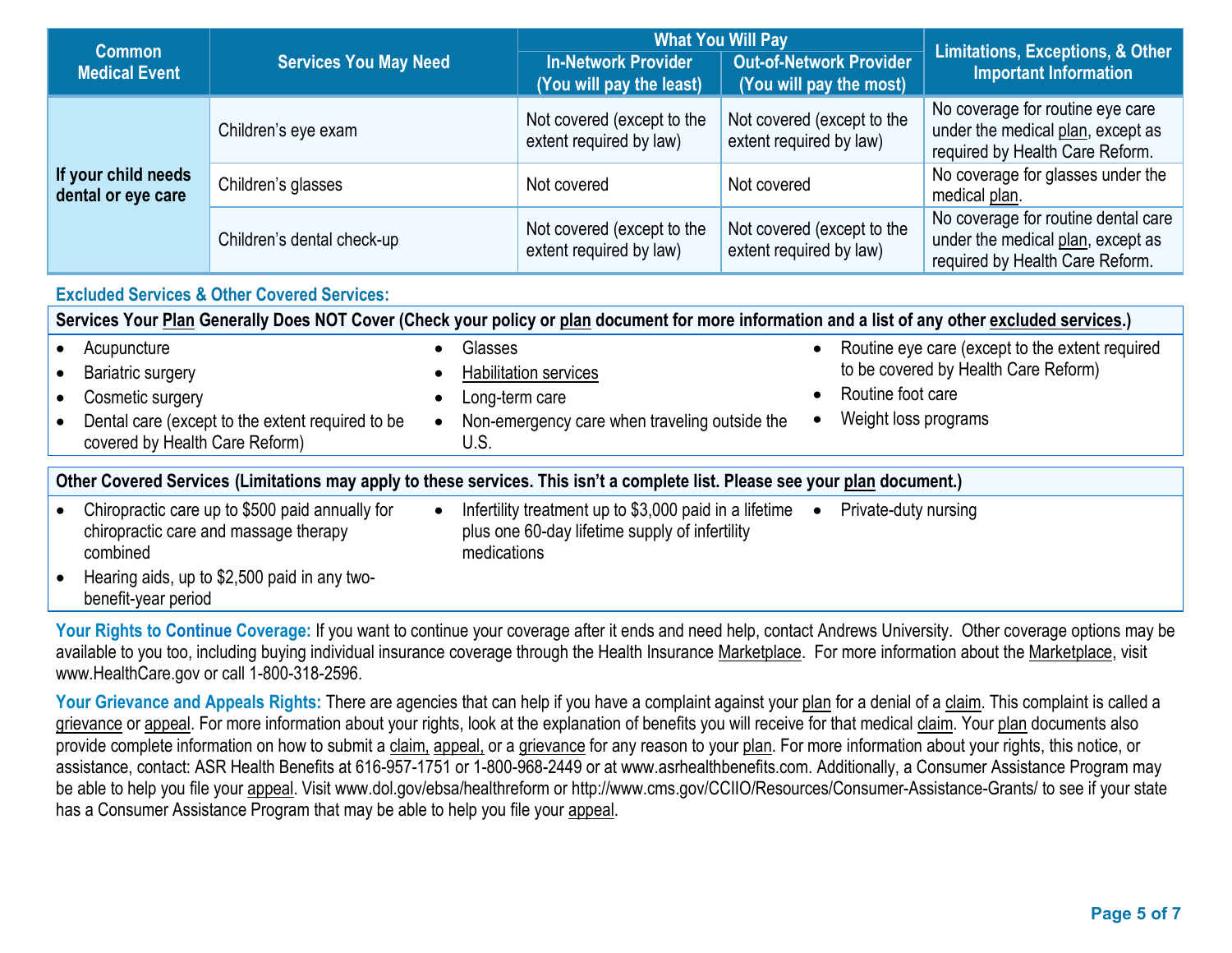## **Does this plan provide Minimum Essential Coverage? Yes.**

Minimum Essential Coverage generally includes plans, health insurance available through the Marketplace or other individual market policies, Medicare, Medicaid, CHIP, TRICARE, and certain other coverage. If you are eligible for certain types of Minimum Essential Coverage, you may not be eligible for the premium tax credit.

### **Does this plan meet the Minimum Value Standards? Yes.**

If your plan doesn't meet the Minimum Value Standards, you may be eligible for a premium tax credit to help you pay for a plan through the Marketplace. **Language Access Services:**

Para obtener asistencia en Español, llame al 616-957-1751 o 1-800-968-2449.

*To see examples of how this plan might cover costs for a sample medical situation, see the next section.*

**PRA Disclosure Statement:** According to the Paperwork Reduction Act of 1995, no persons are required to respond to a collection of information unless it displays a valid OMB control number. The valid OMB control number for this information collection is **0938-1146**. The time required to complete this information collection is estimated to average **0.08** hours per response, including the time to review instructions, search existing data resources, gather the data needed, and complete and review the information collection. If you have comments concerning the accuracy of the time estimate(s) or suggestions for improving this form, please write to: CMS, 7500 Security Boulevard, Attn: PRA Reports Clearance Officer, Mail Stop C4-26-05, Baltimore, Maryland 21244-1850.